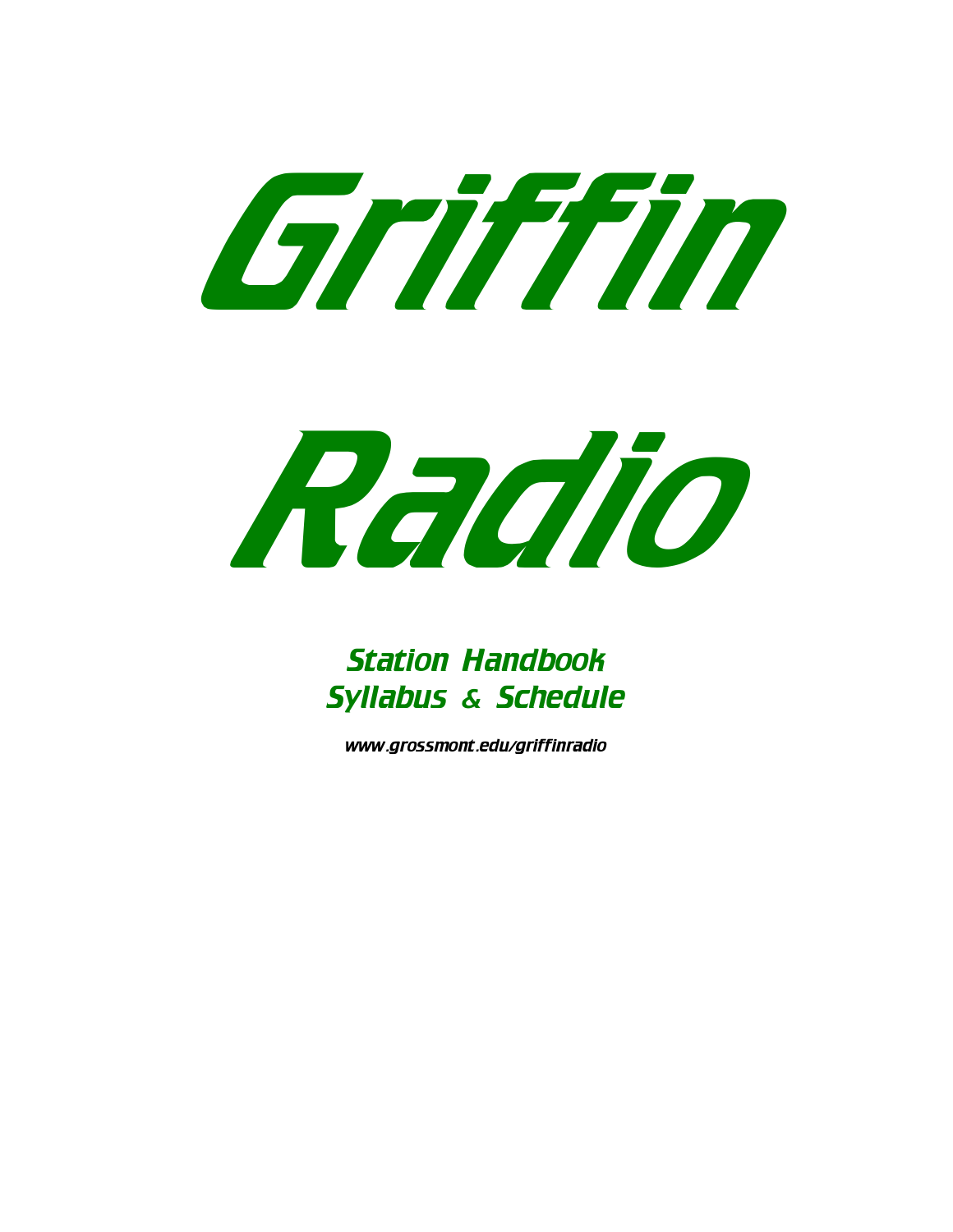## Fundamentals of Radio Broadcasting **MCOM 119 Sections A, B, C, D**

This course focuses on both production and non-production functions in a radio broadcasting station. Emphasis is placed on individual involvement in all aspects of station operations, including news, sports and music program production, sales, traffic, promotion and public affairs. New students will observe day-to-day station operations and will assist staff members. They may also be assigned on-air duties in news and/or a board shift on a regular basis. Veteran students can be appointed to Executive Staff positions on a rotating basis by and under the direction of the Instructor.

MCOM 119 is designed to integrate the student into the practical hands-on operations of a radio station. Students have the opportunity to hold staff and/or executive staff positions. The station is an Internet operated station, designed specifically as *an educational experience*. The On-Air, Managerial and Production functions of the station operate as a laboratory for the Media Communications Department at Grossmont College. MCOM 119 is accessed only after the proper pre-requisites have been completed, (MCOM 113 or 116) or by approval of the instructor.

The class meets formally during the week as scheduled. During the semester, the first class session each week will be utilized by the Instructor. This time will be used for the purpose of giving instruction, information, historical and engineering aspects of the broadcasting industry, radio news, radio production, radio operations and management. Additionally, student research projects will be presented during this time. The second-class session each week will be utilized as a General Staff Meeting. During this time, the Student Executive Staff, under the direction of the Instructor, will discuss station policies, give staff assignments, training, review air-checks, and other information relative to the specific operations and promotion of GRIFFIN RADIO. This time is also for all involved at the station to voice their opinions and concerns, as well as suggestions for the station. The format for GRIFFIN RADIO is referred to as "College Top 40".

Additionally, lab hours will be met and logged to comply with Title V regulations of the CA State Educational Code. All hours will comply in accordance with the following statement by the Dean of Arts, Languages and Communication:

*First, all course hours (1 hour lecture, 6 hours lab) will be listed in the printed class schedule and on Web Advisor. Second, because of the limit in the number of students that can work in the Campus Radio Station at one time, the A, B, C, and D students will be scheduled with the instructor during the published hours on a rotating basis. Students will complete assigned lab hours and tasks outside of the published class hours as necessary for the operation of the station. Last, the instructor will continue to keep a weekly log that documents the students' participation in station operations. (July 2, 2010)*

During the week, each staff member is responsible for regular board shift(s), and may be required to fulfill assignments in news, production, sports, recording and/or various on and off-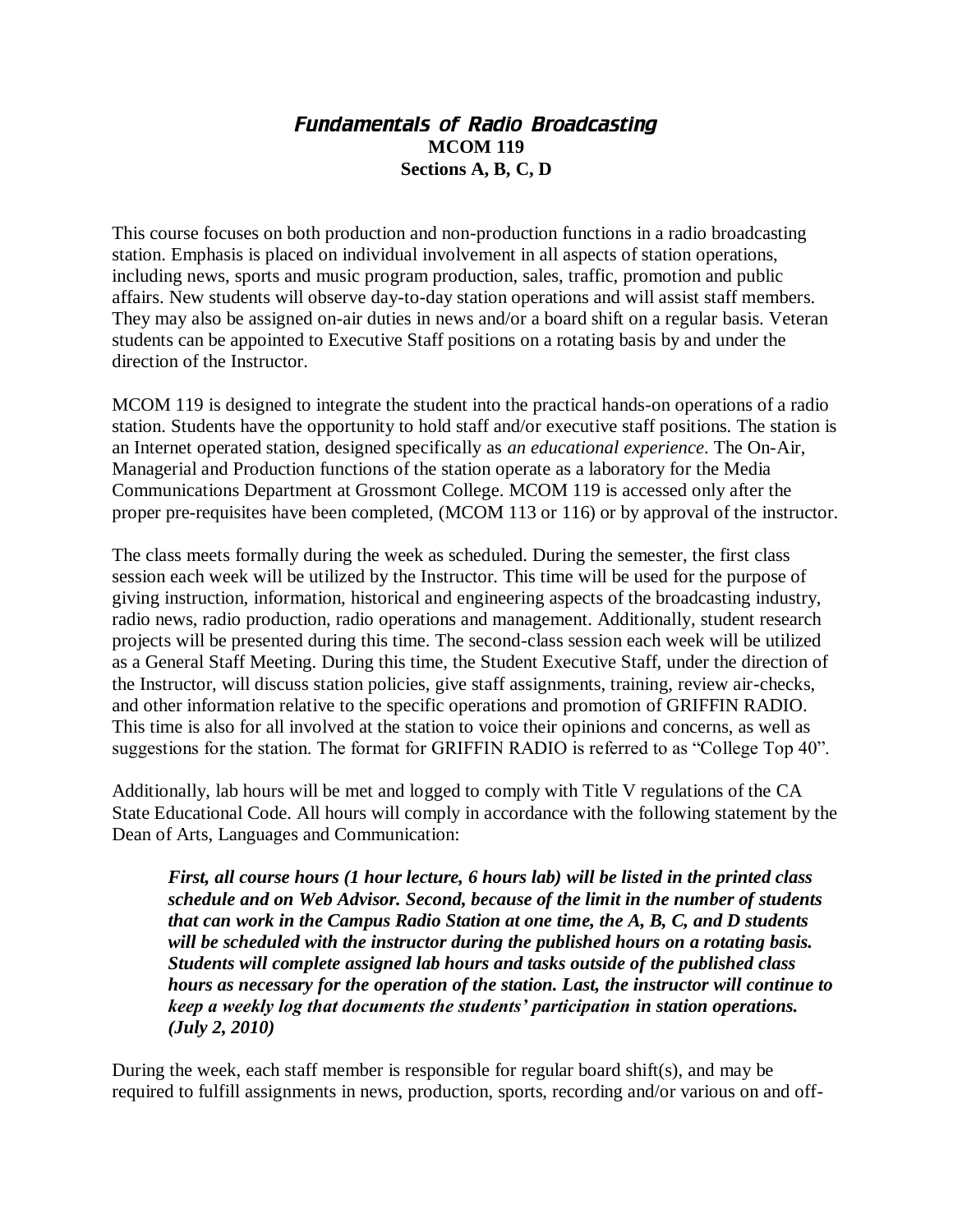air functions. The staff is responsible for producing their own commercials, PSA's, sports coverage, specialty shows, and promotions. *ALL HOURS WILL BE LOGGED DAILY to comply with Title V regulations. ALL STUDENTS MUST HAVE A CURRENT GROSSMONT STUDENT ID IN ORDER TO LOG ON AND LOG OUT FOR ASSIGNED HOURS.* 

**Grading:** Grading will be based according to the schedule of the Student's Section Assignment Sheet/Record of Academic Achievement of MCOM 119 (A, B, C, D). Assignment requirements for each section as well as the grading breakdown will be handed to the staff members. At the end of the Semester the Assignment Sheet/RAA must be turned in with appropriate signatures attached.

**Attendance Policy:** Under CA Education Code, and The CA Student Success Act, students are responsible for "diligence in class attendance and completion of assigned coursework, and the completion of courses and maintenance of academic progress". It is the responsibility of the student to diligently attend class. Attendance will be taken at the beginning of each session. Students are required to attend *all* sessions. Students will be counted as absent after roll has been taken. Students entering the room after roll is taken will be counted as absent. If a student misses more than 5 and/or shifts sessions prior to the drop deadline, the student *may* be administratively dropped from the course, *or* could receive a failing final grade. It is the responsibility of the student to keep abreast of all material, deadlines and assignments missed, and will be his/her responsibility to meet all deadlines for assignments for ANY ABSENCE. Only the instructor can grant an excused absence. Please notify the instructor at least 15-minutes before the class begins if you are going to be absent..

Please notify the Instructor, the Program Director or Station Manager if you are to be absent from your shift. Whether an absence is considered to be excused or otherwise is at the sole discretion of the Instructor. Additionally, being late to class or lab is detrimental to the learning process. A student will be considered absent after roll has been taken at the beginning of class. Please allow yourself plenty of time to get to class. The student is REQUIRED to log in and sign out through the system for all hours accomplished at the station. FAILURE to sign out or sign in will result in no hours earned.

**Student Conduct:** It is expected that all who attend Grossmont College will act collegially, and in a responsible adult manner. Students are expected to read the *Student Code of Conduct Policies* found in the current GC catalog and handbooks. This requires the student to act and conduct themselves with mutual respect and civility toward faculty, staff and students in all academic and professional discourse and in all other activities while on the GC Campus. Student conduct that the faculty member determines would impair the opportunities of others to learn, that disrupts the orderly functions of the class or department, or which the instructor deems to be threatening will be regarded as student misconduct and will be subject to appropriate disciplinary action. The instructor may also summarily suspend the student from the class the day when the infraction occurs, as well as for the next two scheduled class/lab sessions. Additionally, anyone caught sending spy-ware; surveillance software; viruses or any other malicious media to anyone involved in the course through use of electronic or other media will be investigated by the administration and suspended from the course. All electronic communication devices, including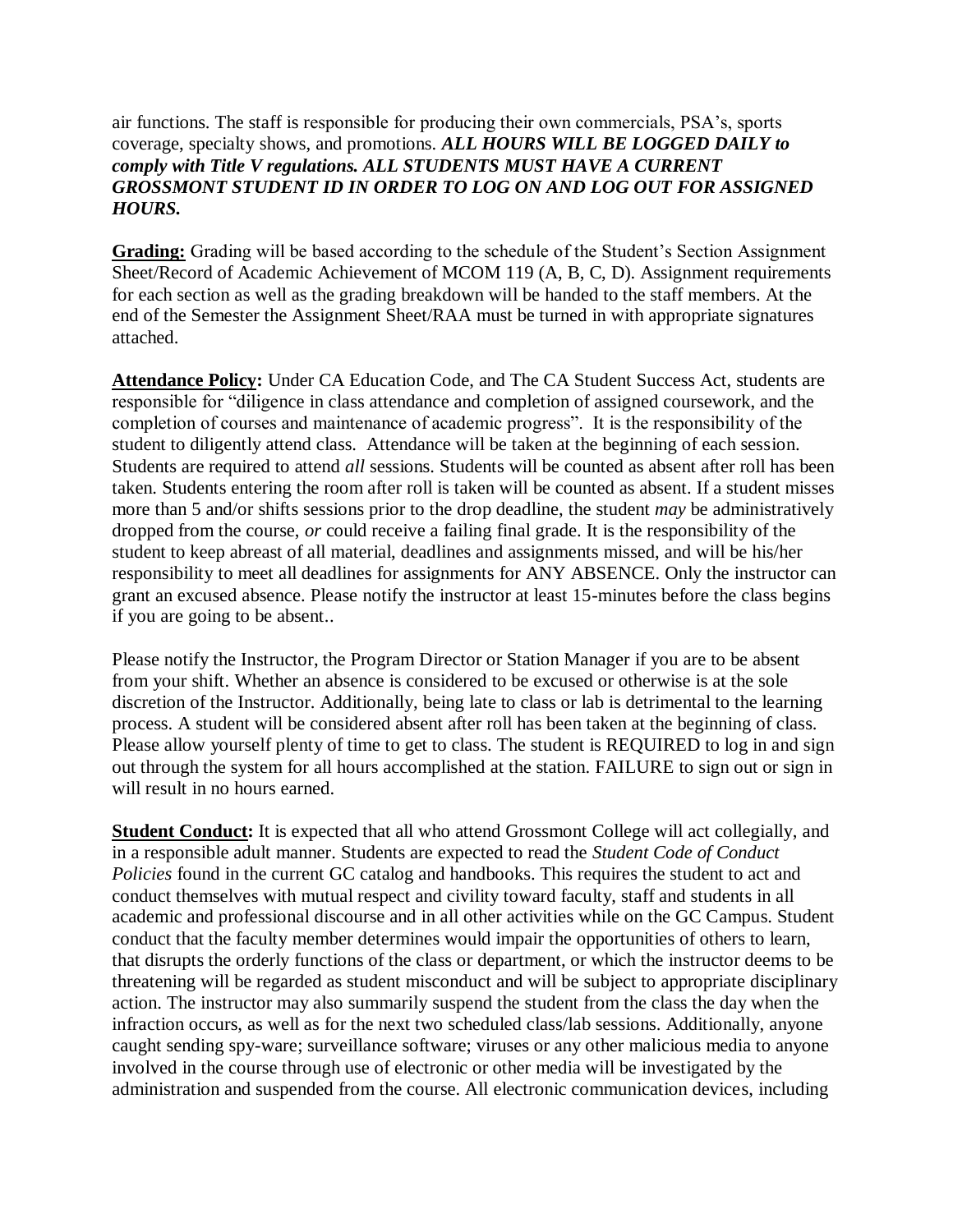cell phones, computers, PDA's, etc. *must be turned off* when entering the classroom/lab unless prior permission has been granted by the instructor. The instructor does not consent to being recorded or imaged in any way, nor gives consent, implied or otherwise, for his image or voice to be distributed or appear on social websites, any form of media or otherwise distributed by any electronic or similar methods public or private. The instructor does not consent that any of his proprietary materials be recorded or photographed in any way. Violations will be reported to Student Affairs and legal authorities.

**Grading Policy:** CA Education Code requires that students show progress in completion of assigned coursework. Students will be responsible to adhere to all deadlines for assignments as outlined in the schedule. The instructor will not accept late assignments. The instructor strongly encourages all students to plan ahead and to make sure you have access to proper materials/equipment to complete the assigned coursework.

**Academic Integrity:** Cheating and plagiarism (using as one's own ideas writings, materials, or images of someone else without acknowledgement or permission) can result in any one of a variety of sanctions. Such penalties may range from an adjusted grade on the particular exam, paper, project, or assignment (all of which may lead to a failing grade in the course) to, under certain conditions, suspension or expulsion from a class, program or the college. For further clarification and information on these issues, please consult with your instructor or contact the office of the Associate Dean of Student Affairs. For this class any student caught in such practices will receive "0"-points for that assignment and will be reported to Student Affairs.

**Disability Awareness:** Students with Disabilities who may need accommodations in this class are encouraged to notify the instructor and contact DSPS early in the semester so that reasonable accommodations may be implemented as soon as possible. DSPS is located in room 110 and you can contact them by phone at 644-7112 or 644-7119 (TTY)

**Ambassadorship:** Students are expected to act in a professional manner at all times. All students should be aware and adhere to the Codes of Conduct found in the current Grossmont catalog. Additionally, the following pages are the rules and regulations the students will be required to follow while participating in MCOM 119. Since GRIFFIN RADIO will be netcasting to a World Wide Audience, all On-Air Staff are considered to be Ambassadors of Grossmont College; The Division of Communications & Fine Arts; The Department of Media Communications and GRIFFIN RADIO. Failure to comply can/will result in reduction of grade, being suspended from operations, or being dropped from the course.

The syllabus and schedule are subject to change to meet our needs throughout the semester.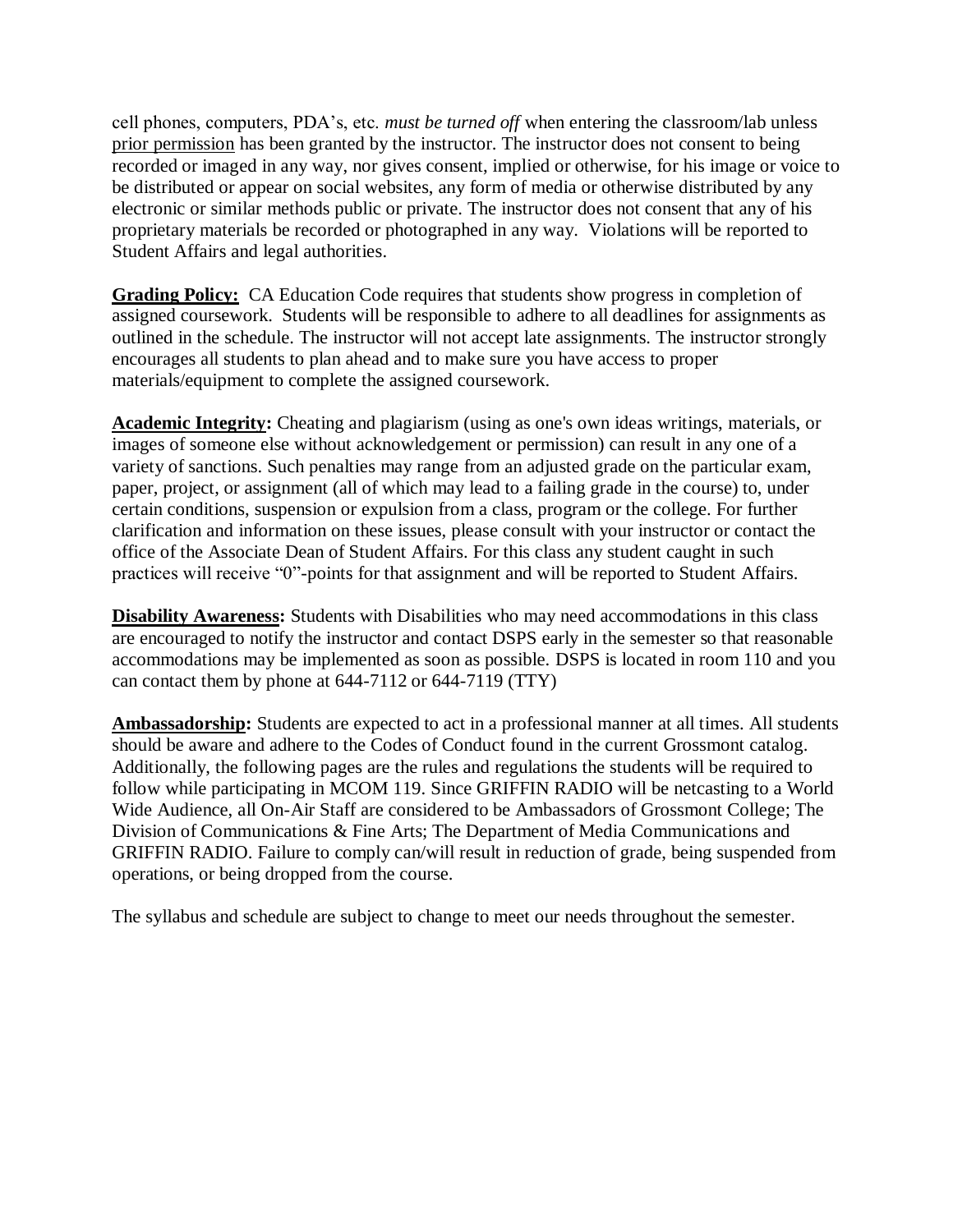## **GRIFFIN RADIO STATION POLICIES, RULES & REGULATIONS**

1. All Staff members are required to meet their scheduled on-air time. Individual Staff members are responsible for finding substitutes if they are unable to meet their time. The Program Director must be informed of all on-air changes. *Written* documentation **MUST** accompany all on-air staff changes. Both parties, the staff member unable to attend and the staff member taking over, must sign the form. Permanent shift changes will be permitted only with the approval of the Program Director, Station Manager and General Manager are obtained. All Staff Members should be registered in MCOM 119 Sections A, B, C, or D, and are expected to be in class at the designated times. Failure to complete Class and Lab Hours will result in Grade Reduction, or being dropped.

2. Each student/staff member MUST fill out all appropriate Logs as well as Log in and Log Out of the computer automated Lab time tracking program.

3. Each staff member must submit air-checks to the Program Director, in accordance with their section. Air-Checks Due dates will be found on the staff's Section Assignment Sheet/RAA. Air-Checks will be evaluated with constructive comments given to help the staff member to improve.

4. Each staff member must fulfill all requirements found on their respective Section Assignment Sheet. Staff members may turn in assignments early, but no assignments will accepted after the due date. Mr. Wirig will give any written assignments. This includes all exams and quizzes.

5. Extra credit will be given for assistance in gathering News, Sports, Sales, Promotions, and/or willingness to cover other shifts. This will be given only if all criteria are met on your respective Section Assignment Sheet.

6. All Staff, including Executive Staff, will be required to review at least 20 recordings during the course of the semester. The Music Director will assign recordings to the various staff.

7. Visitors are a distraction to the professional on-air and learning processes. Anyone not affiliated with the station for the current semester may visit for no more that 5 minutes, and are not allowed on the air *at any time* without the express written consent of the Faculty Advisor.

8. The Staff Member who is "On-Air" is responsible, and can be financially liable, for the equipment and the security of the station, as well as the actions of visitors during their shift.

9. NO CONSUMABLE ITEMS (food, drinks, chewing tobacco, etc.) ARE ALLOWED IN THE STATION (20-209 & 20-210) AT ANY TIME.

10. Stealing will not be tolerated. Anyone caught stealing State Property (This includes all recorded material) will be pulled from the air, suffer extreme grade reduction and will be reported to the proper College and Legal authorities.

11. Backpacks, book bags, etc. are NOT permitted in the control room. Please use the Office for personal belongings.

12. Rotation must be followed throughout your shift. Following rotation means to play selections from all *approved* categories of music. You should not play two songs in a row from the same category. The rotation prevents any song from being over played, provides a greater variety of the music to our audience, and assists us in reporting our airplay. In order to comply with our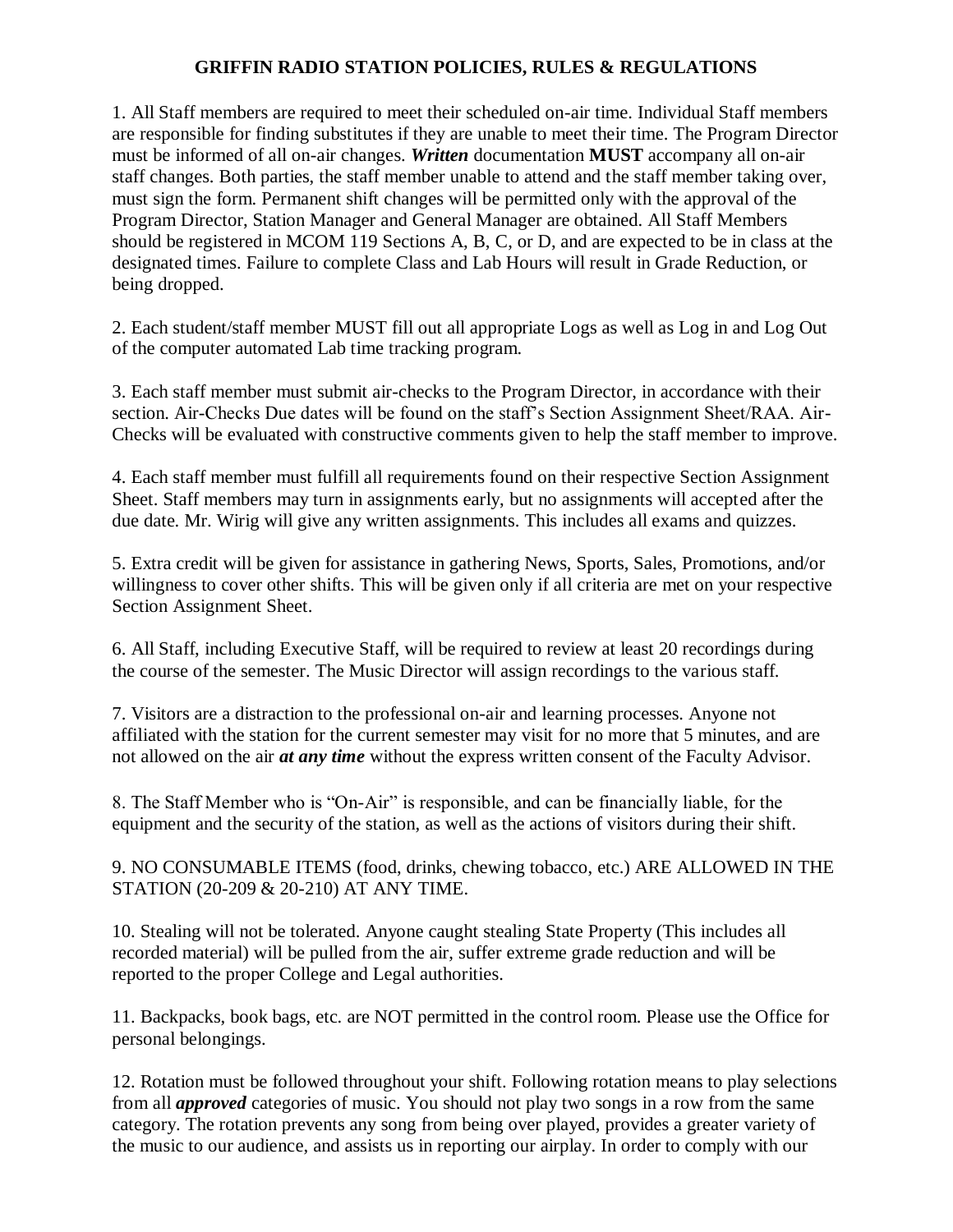music licenses, NO MUSIC MAY BE USED OR AIRED THAT IS NOT OFFICIALLY IN THE GRIFFIN RADIO MUSIC LIBRARY. All music must be official lab materials in conjunction with Ed.Code and copyright laws.

13. Specified Executive Staff members or if necessary the General Manager/Faculty Advisor are the ONLY persons allowed to approve the use of the automation device for substitution of shifts. Automation devices may be used in lieu of someone's shift with prior written consent of the Program Director, Station Manager or Faculty. The automation device is not an excuse to miss your shift and use of the devices may not be counted as on-air hours.

14. Use the Discrepancy forms if anything is broken or not working to broadcast standards.

15. All Staff are required to adhere to FCC, NAB, and MCOM 119 guidelines as to content. No profanity, vulgarity or other offensive materials will be aired or produced to be aired. This can include, but is not limited to explicit sexual content or innuendo, promotion of controlled substances, and slang in different languages. If caught in such practices, all Staff members involved will be subject to disciplinary action and/or possible grade reduction. Additionally, staff members should understand that using such language and/or discussion of such during class time is unprofessional, and could result in similar disciplinary action.

16. No off campus activities will be counted toward final hours unless the activity is approved IN WRITING, IN ADVANCE by the General Manager.

17. All staff are encouraged to learn the format/rotation aspects so that they may have the Opportunities to produce a specialty show. Criteria for a Specialty Show must be followed, and is

explained in this handbook.

18. Unless granted permission from the General Manager ALL PROGRAMMING IS TO BE DONE LIVE and IN PERSON at the Station. Pre-Recorded Programs MUST BE SCREENED by the Program Director and must be approved by the General Manager.

19. All Staff and Executive Staff are to follow the procedures set as to signing in and out of logs, production time and other activities. No exceptions will be made.

20. No Un-Authorized Duplication of Copyrighted material is to be done.

21. All use of computers will be held in compliance with the college policies including the District's Social Media Policy. Additionally, computers are for the purpose of completion of STATION business and are not to be used for student assignments in other classes. All students MUST have a valid GC ID to work on the computers.

22. All lab hours must be verified and accounted for in order for the student to earn a passing grade in the course. The MINIMUM number of On-air hours is 60, and the MINIMUM number of Staff/Participation hours is 15. Staff hours may not be substituted for on-air hours or viceversa. Staff hours are counted as participation at events and the weekly meeting.

23. No student/staff access is permitted on the balcony/terrace at any time without a full-time Grossmont employee present.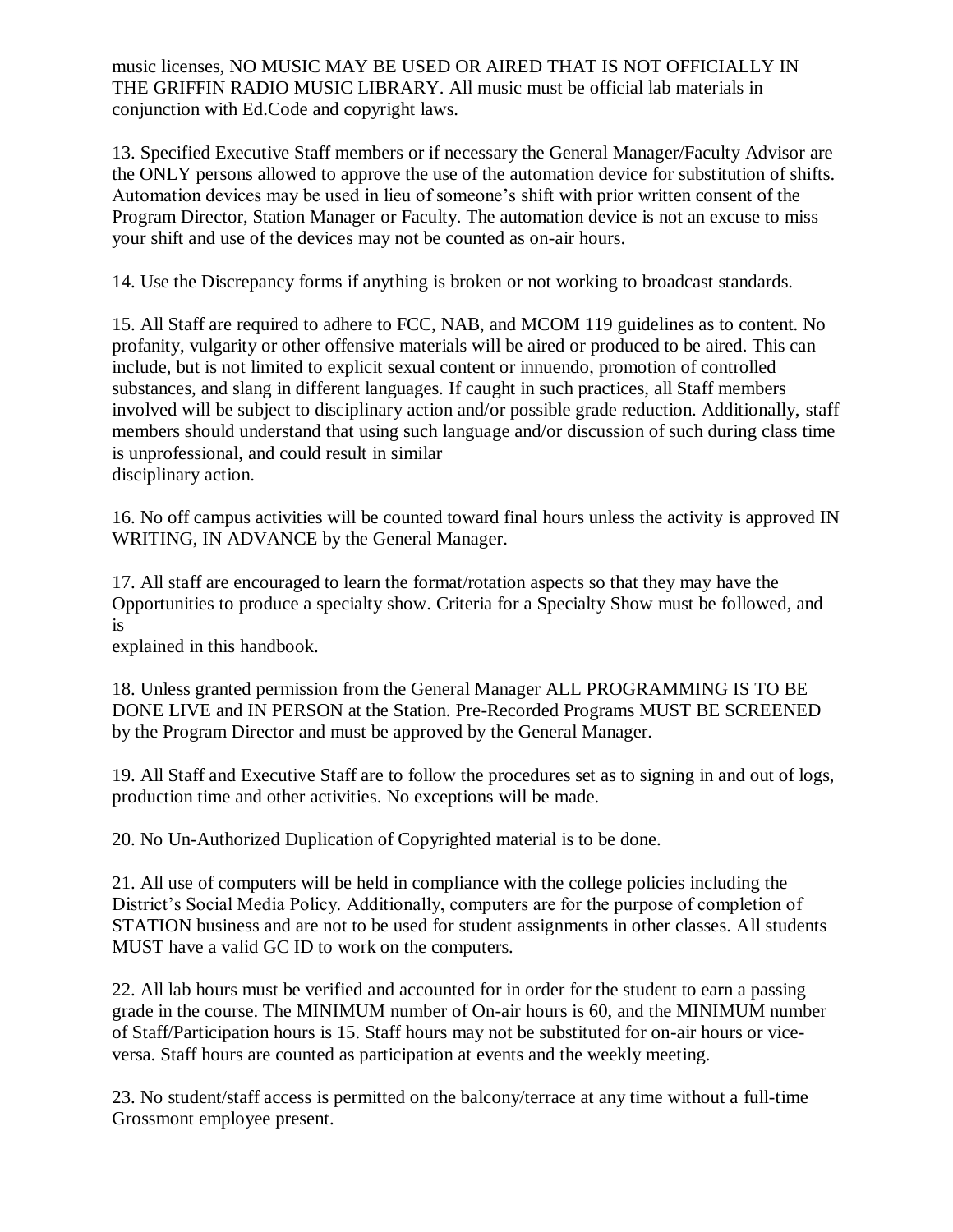24. All display items must meet with the Instructor's approval for appropriateness and placement as to not damage or deface District property.

25. No doodling on furnishings or equipment.

26. Station and area doors are to be shut at all times. Staff should pay close attention to on-air lights before walking into the control or production rooms.

27. Cell phones are to be kept on silent mode when on the air or in the production room. Excessive use of cell phones during your shift is not permitted.

28. Only selected individuals will have access to add or delete materials from the computers or storage drives. All such individuals agree to keep passwords and other security information private.

29. ALL Students MUST sign-in using the Time Clock AND sign all documents/logs in connection with their hours.

30. Other Rules and Regulations may be added to this handbook.

NOTE: Mr. Bill Duncan is in charge of all engineering aspects at the station. He is qualified to act in Dr. Wirig's place should Dr. Wirig be off campus or engaged in other duties. ALL STAFF MEMBERS WILL ADHERE TO Mr. Duncan's RULES AND REGULATIONS REGARDING EQUIPMENT USE AND CHECKOUT. Failure to Comply with these or any other mentioned policies can and will result in a grade reduction and/or being pulled from the air which can result in a failing grade. A Goal of this course is to become PROFESSIONALS. Thus, we must act professionally. These Rules and Regulations are to help in that goal. Feel free to discuss with Dr. Wirig any and all criticisms of these policies. The Executive Staff is also here to help you and enforce the Policies. We appreciate your time and dedication in making Griffin Radio the best it can and should be.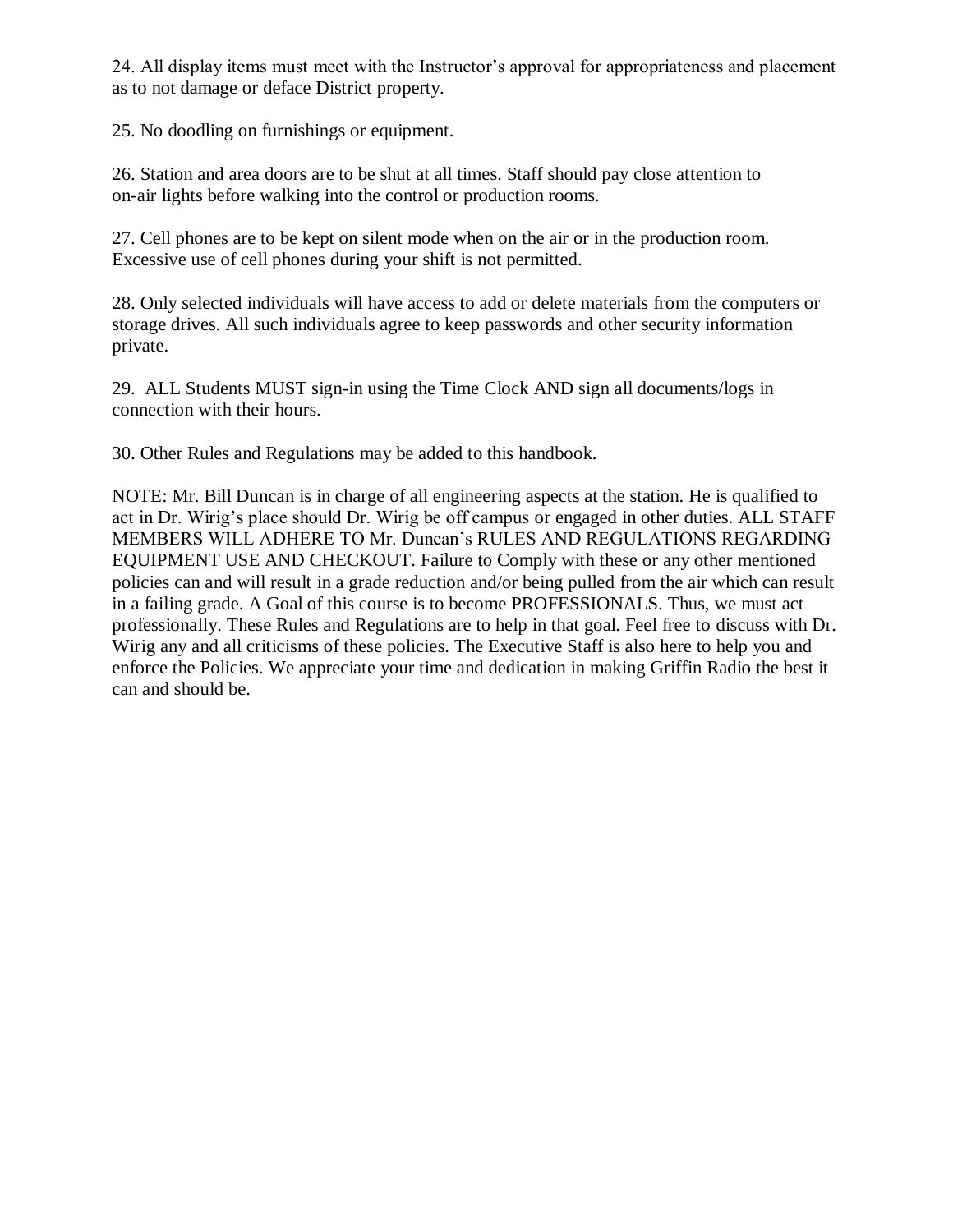## **ON-AIR HOURS**

Each student enrolled in MCOM 119 is required to fill out a schedule giving a list of times that they are available to fulfill the minimum class requirements concerning on-air hours. Each student is required to complete a MINIMUM of 4 On-Air Hours EACH week on-air at the station. Usually, the student will be assigned two 2-hour blocks during the week for the semester. Students are to arrange other activities once the schedule has been made in order to maintain consistency of schedule and so that they may meet the minimum hour requirements for a passing grade. A minimum of 60 hours ON-AIR AT THE STATION is required by the end of the term.

Hours are to be completed throughout the semester **and not in one large block of time**. No more than 3 "make-up" hours will be permitted during a one week period. All make-up hours will be at the sole discretion of the instructor. YOU MAY NOT FRONT LOAD YOUR HOURS. You must put in your hours weekly throughout the entire semester, even if you reached 60 hours.

Your attendance grade will be affected if you are not on your shift.

All hours MUST be logged according to procedure on the Daily On-air Logs.

Additionally, the Thursday class session is a designated lab hour and all students are required to attend and participate in these sessions. A total of 15 session lab hours are required.

| <b>ON-AIR STATION HOURS</b> | <b>Grading Percentage</b> |
|-----------------------------|---------------------------|
| $54 - 60 +$ Logged Hours    | $90 - 100\%$              |
| $48 - 53$ Logged Hours      | $80 - 89\%$               |
| $42 - 52$ Logged Hours      | $79 - 79%$                |
| $36 - 41$ Logged Hours      | $60 - 69\%$               |
| 35 logged hours and below   | $0 - 59\%$                |

## **Grading Rubric for On-Air Lab hours:**

Lab hours will be met and logged to comply with Title V regulations of the State Educational Code. All hours will comply in accordance with the following statement by the Dean of Arts, Languages and Communication:

*First, all course hours (1 hour lecture, 6 hours lab) will be listed in the printed class schedule and on Web Advisor. Second, because of the limit in the number of students that can work in the Campus Radio Station at one time, the A, B, C, and D students will be scheduled with the instructor during the published hours on a rotating basis. Students will complete assigned lab hours and tasks outside of the published class hours as necessary for the operation of the station. Last, the instructor will continue to keep a weekly log that documents the students' participation in station operations. (July 2, 2010-Dean)*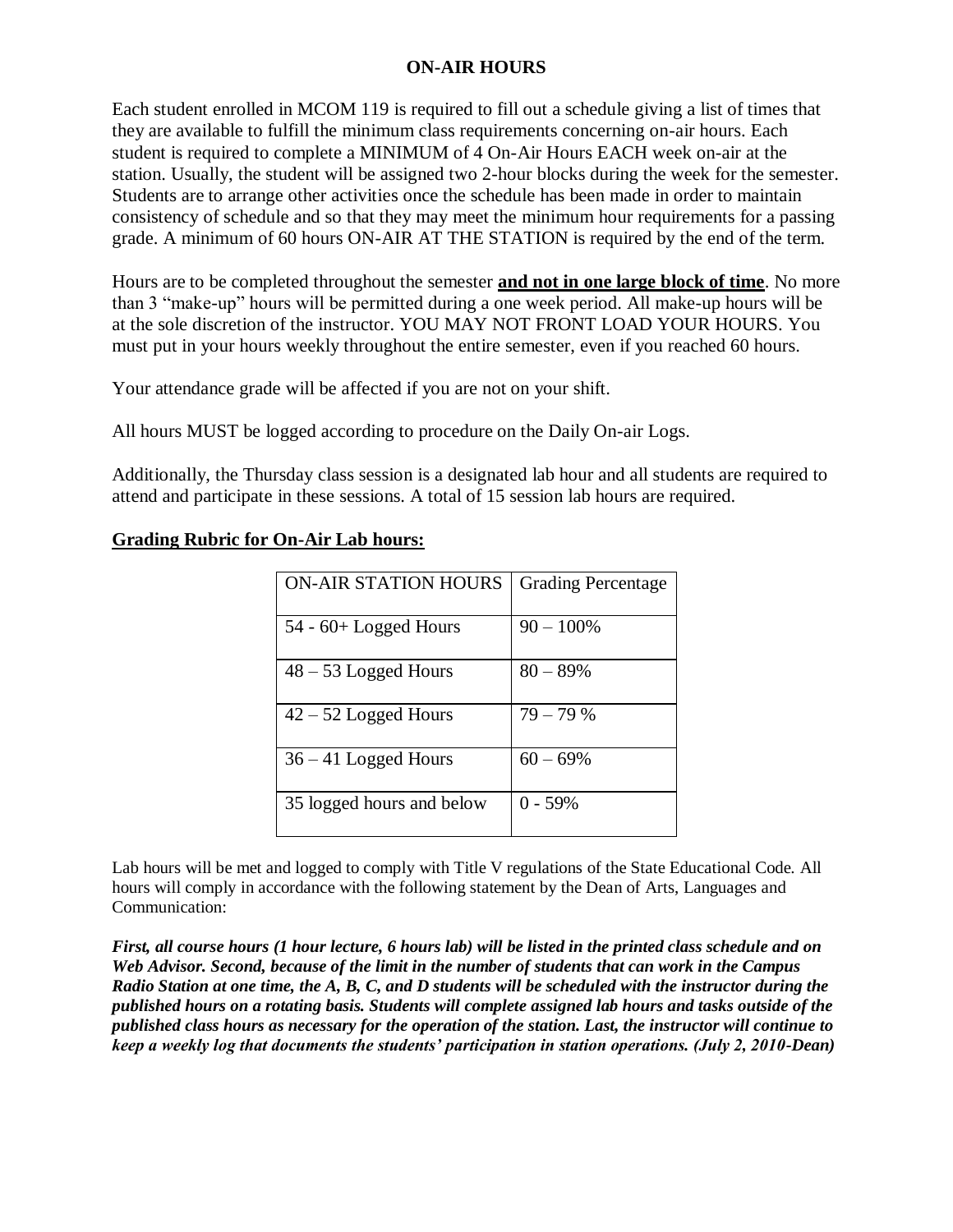### **MCOM 119 Fundamentals of Radio Broadcasting Section A Student Assignment Sheet/Syllabus SPRING 2014**

**Instructor: Dr. Evan C. Wirig OFFICE: 20-207 Phone: 619-644-7465 e-mail[: evan.wirig@gcccd.edu](mailto:evan.wirig@gcccd.edu) Office Hours: M – 1:00-2:20pm; W— 8-8:50 am & 1:00-2:20pm & F—8:00-8:50am or by appt.** 

**Student Learning Outcomes:**

**A) Identify and use professional Radio broadcast news gathering and announcing techniques.**

**B) Employ professional procedures for recording radio media**

**C) Recall and analyze the course lecture materials related to radio and broadcast media**

**Your Grade in this section will be based upon your compliance to the Griffin Radio***)*

**Your Grade in this section will be based upon your compliance to the Griffin Radio Handbook as well as the following:**

| 1. Participate during Class and Lab Sessions                   | $100$ pts           |
|----------------------------------------------------------------|---------------------|
| 2. Broadcast Research Assignment & Presentation                | $100$ pts           |
| 3. Fulfill all scheduled "On-Air" and Staff Lab Hours          | 300 pts             |
| 4. 5 different Air Checks on their due date                    | 50 pts each         |
| 5. Resume                                                      | 50 pts              |
| 6. Evaluation and proper use of equipment                      | $100$ pts           |
| 7. 2 Recorded News Assignments                                 | 100 pts each        |
| 8. 5 Ways to Promote the Station                               | $100$ pts           |
| 9. 2 Quizzes                                                   | 50 pts each         |
| 10. Final Exam                                                 | $100$ pts           |
| 11. Music Evaluation & Handbook                                | $100$ pts           |
| <b>Grading Breakdown:</b>                                      |                     |
| A= $1400 - 1260$ B= $1259 - 1120$ C= $1119 - 980$ D= 979 - 840 | $F = 839$ and below |

**Recorded Assignments** *MUST* **meet On-air quality. It will be the responsibility of the Production Manager 7 News Director to give necessary training, suggestions for improvement as well as determining if the presentation is On-Air worthy. Recorded assignments will consist of:**

**1- :20 - :65 second News Story (Reader) and 2- :35-:70 second News Package (with actualities)**

**The completion of any additional assignments outside of the requirements can/will enhance your final grade.**

#### **DUE DATES**:

**AIR CHECKS:** 2/13; 3/6; 3/27 4/24; 5/8

**Evaluation and proper use of equipment**: 2/20 (Wirig signature)

**NEWS ASSIGNMENT READER:** 2/20

**NEWS ASSIGNMENTS w/ Actuality:** 3/20; 5/1

**PROMOTIONAL IDEAS** (Typed or Computer Generated): 5/8

**RESUME** (Typed or Computer Generated): 5/8

### **FINAL EXAM**: **TUES May 27th 11:35am-1:35pm NO ONE ADMITTED AFTER 12:00 Noon!**

**ALL STUDENTS MUST TAKE THE FINAL….NO MAKE UP WILL BE GIVEN**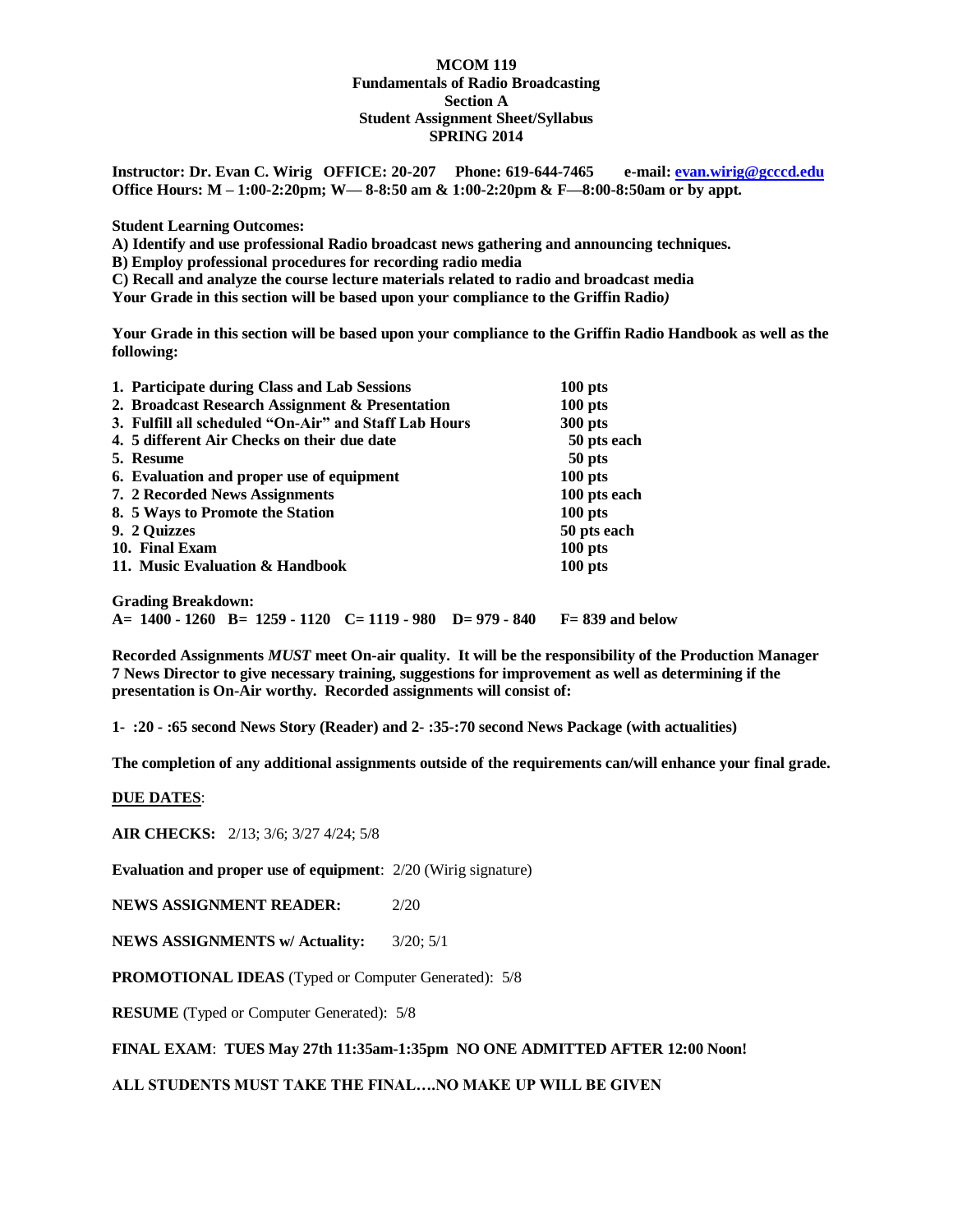### **MCOM 119 Fundamentals of Radio Broadcasting Section B Student Assignment Sheet SPRING 2014**

**Instructor: Dr. Evan C. Wirig OFFICE: 20-207 Phone: 619-644-7465 e-mail: evan.wirig@gcccd.edu Office Hours: M – 1:00-2:20pm; W— 8-8:50 am & 1:00-2:20pm & F—8:00-8:50am or by appt.**

### **Student Learning Outcomes:**

**A) Recall and employ professional procedures for planning and presenting a rotation style radio program.**

**B) Employ professional procedures for recording station promotions, Public Service Announcements and productions for broadcast.**

**C) Recall and analyze the course materials related to radio and broadcast media.**

**D) Analyze and evaluate recorded media which could be presented on-air.**

### **Additional REQUIRED Materials:** *6 CD-R's; Flash Drive (4GB Minimum)*

**Your Grade in this section will be based upon your compliance to the GRIFFIN RADIO Handbook, helping train new staff, as well as the following:**

| $100$ pts    |
|--------------|
| 300 pts      |
| 50 pts each  |
| 50 pts       |
| 100 pts each |
| $100$ pts    |
| 50 pts each  |
| $100$ pts    |
| $100$ pts    |
|              |
|              |

**Grading Breakdown: A= 1500 - 1350 B= 1349 - 1200 C= 1199 - 1050 D= 1049 - 900 F= 899 and below**

**Recorded Assignments** *MUST* **meet On-air quality. It will be the responsibility of the Production Manager to give necessary training, suggestions for improvement as well as determining if the presentation is On-Air worthy. Recorded assignments may consist of:**

- **1. 30 or 60 second Commercial**
- **2. 30 or 60 second Public Service Announcement**
- **3. 20 - 65 second News Story (Reader)**
- **4. 35-70 second News Package (with actualities)**

**The completion of any additional assignments outside of the requirements can/will enhance your final grade.**

#### **DUE DATES:**

**AIR CHECKS:** 2/13; 3/6; 3/27 4/24; 5/8 **Evaluation and proper use of equipment:** 2/20 (Wirig signature) **RECORDED ASSIGNMENTS:** 2/20; 3/13; 4/3; 5/1 **PROMOTIONAL IDEAS (Typed or Computer Generated):** 5/8 **RESUME (Typed or Computer Generated):** 5/8 **FINAL EXAM: TUES May 27th 11:35am-1:35pm NO ONE ADMITTED AFTER 12:00 Noon!**

**ALL STUDENTS MUST TAKE THE FINAL….NO MAKE UP WILL BE GIVEN**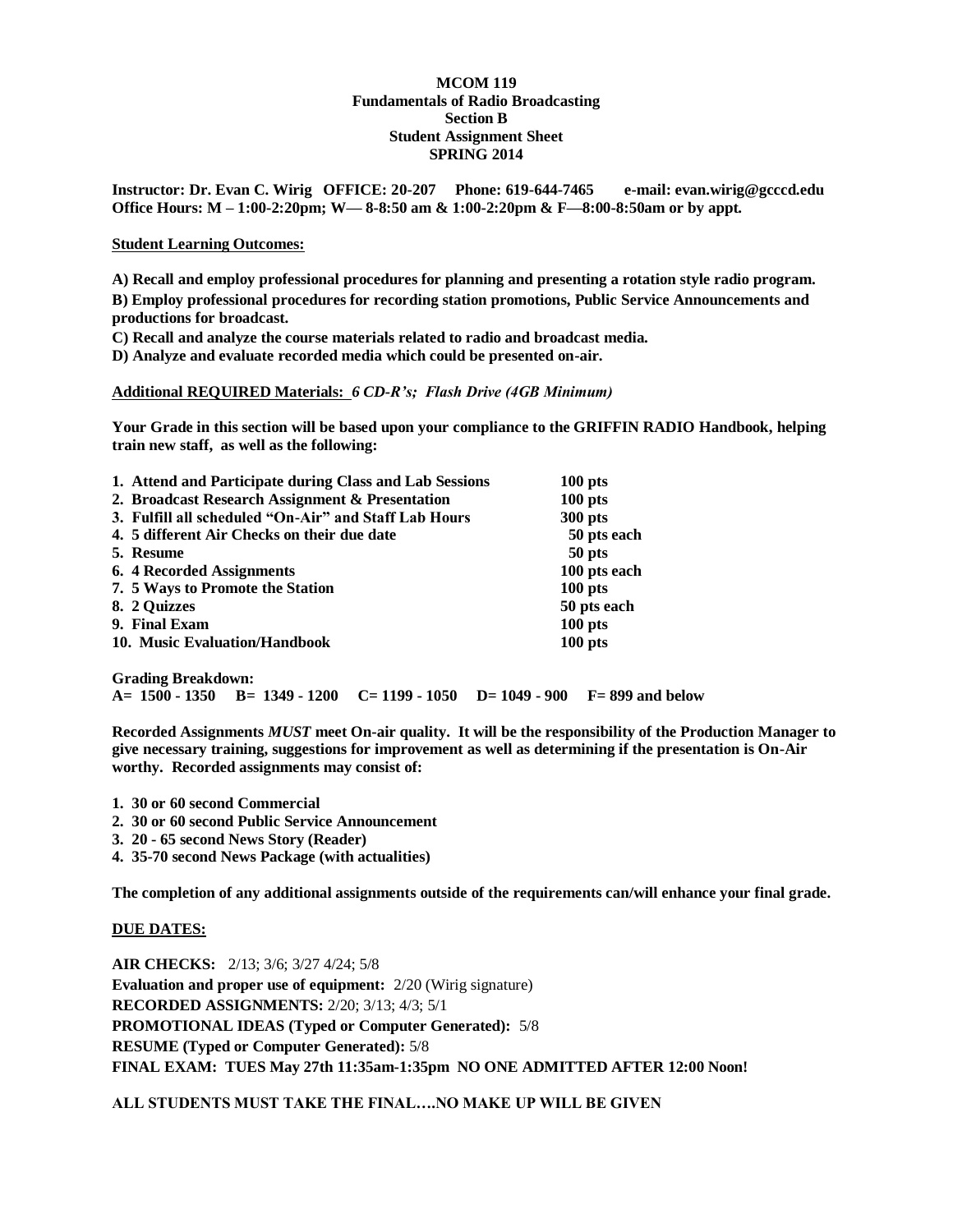### **MCOMM 119 Fundamentals of Radio Broadcasting Sections C & D Student Assignment Sheet SPRING 2014**

**Instructor: Dr. Evan C. Wirig OFFICE: 20-207 Phone: 619-644-7465 e-mail: evan.wirig@gcccd.edu Office Hours: M – 1:00-2:20pm; W— 8-8:50 am & 1:00-2:20pm & F—8:00-8:50am or by appt. Student Learning Outcomes:**

### **Section C:**

**A) Recall and employ standard procedures for planning and presenting a specialty radio program**

**B) Produce, write, edit and voice record productions and a personal show promotion**

**C) Recall and analyze the course materials related to radio and broadcast media**

**D) Construct a resume for a job search using standard criteria designed for radio or professional audio employment**

**Section D:**

**A) Recognize, recall and apply principles and processes of professional video production**

**B) Operate digital production equipment to capture original images and sounds to professional standards**

**C) Create video programs using digital recording equipment and computer based editing stations**

**D) Analyze, compare and discuss technical and creative elements in radio programs**

### **Additional REQUIRED Materials:** *6 CD-R's; Flash Drive (4 GB Minimum)*

**Your Grade in this section will be based upon your compliance to the GRIFFIN RADIO Handbook, helping to train new staff, Management Functions (if applicable), as well as the following:**

| 1. Attend and Participate during Class and Lab Sessions<br>$100$ pts         |  |  |
|------------------------------------------------------------------------------|--|--|
| $100$ pts                                                                    |  |  |
| 3. Fulfill all scheduled "On-Air" and Staff Lab Hours<br>300 pts             |  |  |
| 50 pts each                                                                  |  |  |
| 50 pts                                                                       |  |  |
| 100 pts each                                                                 |  |  |
| $100$ pts                                                                    |  |  |
| $100$ pts                                                                    |  |  |
| 50 pts each                                                                  |  |  |
| $100$ pts                                                                    |  |  |
| $100$ pts                                                                    |  |  |
| 100pts                                                                       |  |  |
|                                                                              |  |  |
| $A= 1600 - 1440$ B= 1439 - 1280 C=1279 - 1120 D= 1119 - 960 F= 959 and below |  |  |
|                                                                              |  |  |

**Recorded Assignments** *MUST* **meet On-air quality. It will be the responsibility of the Production Manager to give necessary training, suggestions for improvement as well as determining if the presentation is On-Air worthy. Recorded assignments may consist of:**

**1. 30 or 60 second Commercial**

**2. 30 or 60 second Public Service Announcement**

**3. 20 - 65 second News Story (Reader)**

**4. 35-70 second News Package (with actualities)**

**The completion of any additional assignments outside of the requirements can/will enhance your final grade.**

**DUE DATES**: **AIR CHECKS:** 2/13; 3/6; 3/27 4/24; 5/8 **RECORDED PRODUCTION OR NEWS ASSIGNMENTS:** 2/20; 3/13; 4/3; 5/1 **D-Student Demo:** *5/15 (NO EXCEPTIONS)* **PROMOTIONAL IDEAS** (Typed or Computer Generated): 5/8 **RESUME** (Typed or Computer Generated): 5/8 **FINAL EXAM: TUES May 27th 11:35am-1:35pm NO ONE ADMITTED AFTER 12:00 Noon!**

**ALL STUDENTS MUST TAKE THE FINAL….NO MAKE UP WILL BE GIVEN**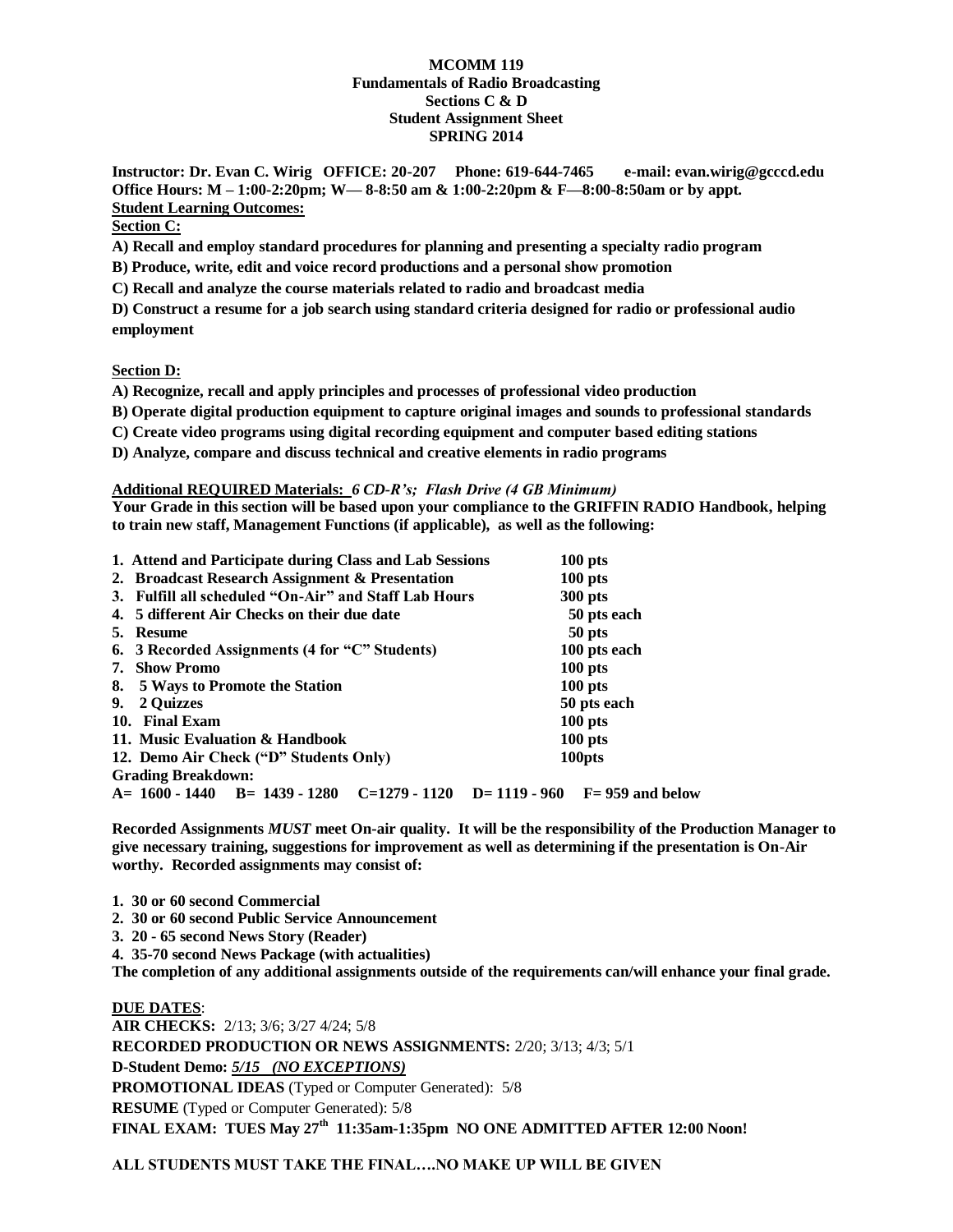## **SHIFT SUBSTITUTION FORM**

| Shift Time and Day | Substitution Date              |
|--------------------|--------------------------------|
|                    |                                |
|                    |                                |
|                    |                                |
|                    | <b>SHIFT SUBSTITUTION FORM</b> |
|                    | Substitution Date              |
|                    |                                |
|                    |                                |
|                    |                                |
|                    | <b>SHIFT SUBSTITUTION FORM</b> |
| Shift Time and Day | Substitution Date              |
|                    |                                |
|                    |                                |
|                    |                                |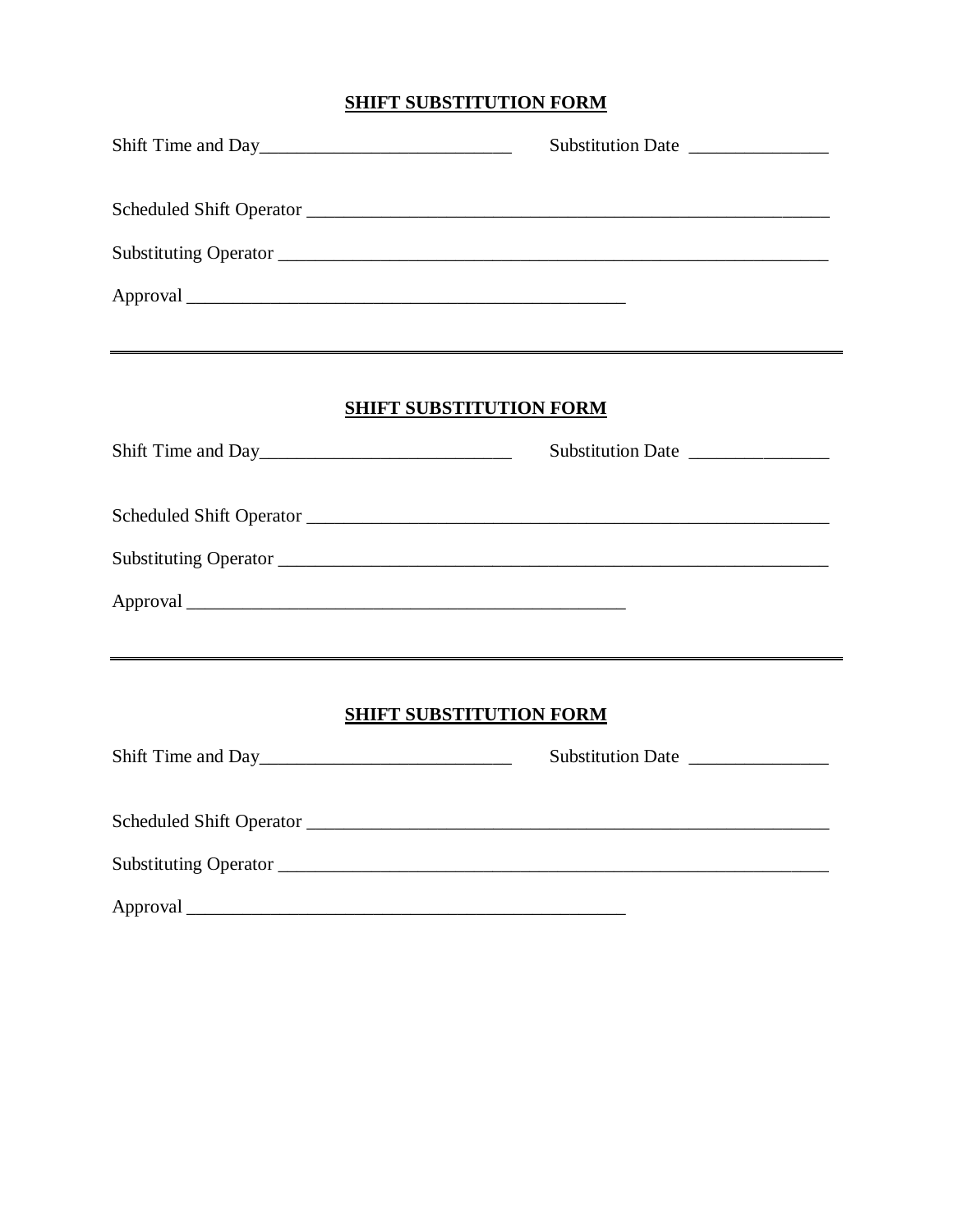

 $G$   $\left($ 

# **Social Media Guidelines**

These guidelines were developed for faculty, students, staff and administrators at the Grossmont-Cuyamaca Community College District who create and administer social media sites such as Facebook, Twitter or YouTube on behalf of the district or its colleges. The district supports the use of social media as a valuable tool to disseminate information and create a thriving online community.

These sites reflect on the district and its colleges and should therefore be written and structured in an appropriate, ethical, professional and lawful manner. If activity on a social networking site is offensive or violates district policy, it may result in disciplinary or legal action. Using the district's official media sites and approved accounts indicates that you have read and will abide by these guidelines.

### *Setting up and monitoring social media pages*

- 1. Before setting up a social media page representing the college or district, employees must contact the college or district social media administrators at social.media@gcccd.edu.
- 2. The district Public Information Office must also be included as an administrator on the site. The user name and password must be supplied to the Public Information Office, and it cannot be changed without notifying the office.
- 3. The page should be used only for college or district-related purposes.
- 4. The employee responsible for posting to the social media site must regularly monitor the page. The sites will also be monitored by the Public Information Office.
- 5. Personal information should not be posted on social media sites, including but not limited to: student identification numbers, employee identification numbers, Social Security numbers, personal addresses or phone numbers, or driver's license numbers.
- 6. Social media sites are not private, and the expectation of privacy is not conveyed to you as a user or administrator of the site.

## *Photo guidelines*

Photos posted on social media pages should favorably portray the colleges and district and the persons depicted in the photos. The following guidelines should be used when posting photos:

- Photos of children should not be posted without express consent from their parents, except photos taken at public events. Even then, use great caution when posting photos of young children.
- Photos of public events can be posted on social networking sites, but they must be appropriate. As a guideline, they should be photos that could be posted on the district's official website. Examples of photos that should be avoided include but are not limited to: photos involving alcohol, nudity, medical and hospital patients, and graphic scenes.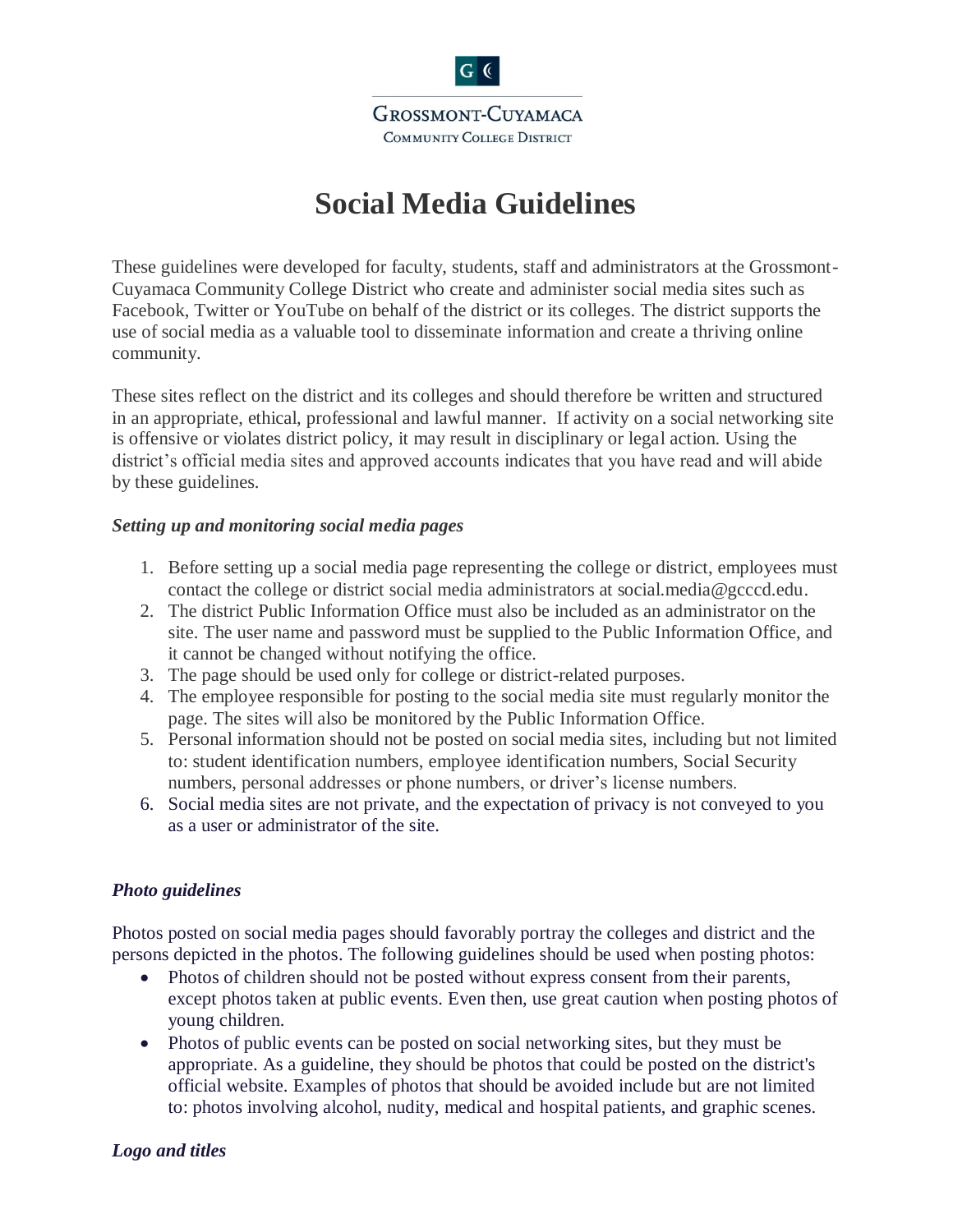The name of the college should begin the title of any social network page. For example:

- o Grossmont (or Cuyamaca) College XXXX Department
- o Grossmont (or Cuyamaca) Class of XXXX

The college or district logo cannot be used on Facebook pages except on the official college page.

### *Administration*

At least two site administrators are recommended, in addition to the district Public Information Office. For student organizations, outgoing and incoming administrators should be overlapped to ensure a smooth transition.

### *Best practices*

Freedom of speech must be exercised responsibly on the sites. These recommendations provide a roadmap for constructive, respectful, and productive use of social networking sites.

- **Be respectful**  Respect your audience and your colleagues. Take care not to engage in any conduct that would not be acceptable in the workplace.
- **Get your facts straight** Ensure that you are providing accurate information so that you are not misrepresenting the colleges or the district.
- **Be mindful of your public image** Consider the image you want to portray to the public. Be mindful that what you post may be viewed by parents, students, administrators and community members, and may stay public for a long time.

 **Use your best judgment**  Remember there may be consequences to what you post, so consider your content carefully. If you are about to post something that makes you the slightest bit uncomfortable, review these guidelines and think about whether to post the material.

### *Standards for appropriate conversation*

Although online conversations on social media sites are often casual, they must remain professional and respectful. Comments on the colleges' official pages are monitored to ensure compliance with the social networking guidelines. Inappropriate comments will be removed.

Content that will be deleted includes:

- An advertisement for a commercial business
- Libelous, slanderous or defamatory comments
- Vulgar, racist or sexist slurs
- Obscenities
- Comments pertaining to violence
- Incorrect information
- Information that violates student privacy under FERPA
- Comments that are not respectful.
- Comments that are not relevant to the topic.
- A commenter who is misrepresenting himself/herself.
- A single person who is dominating the conversation.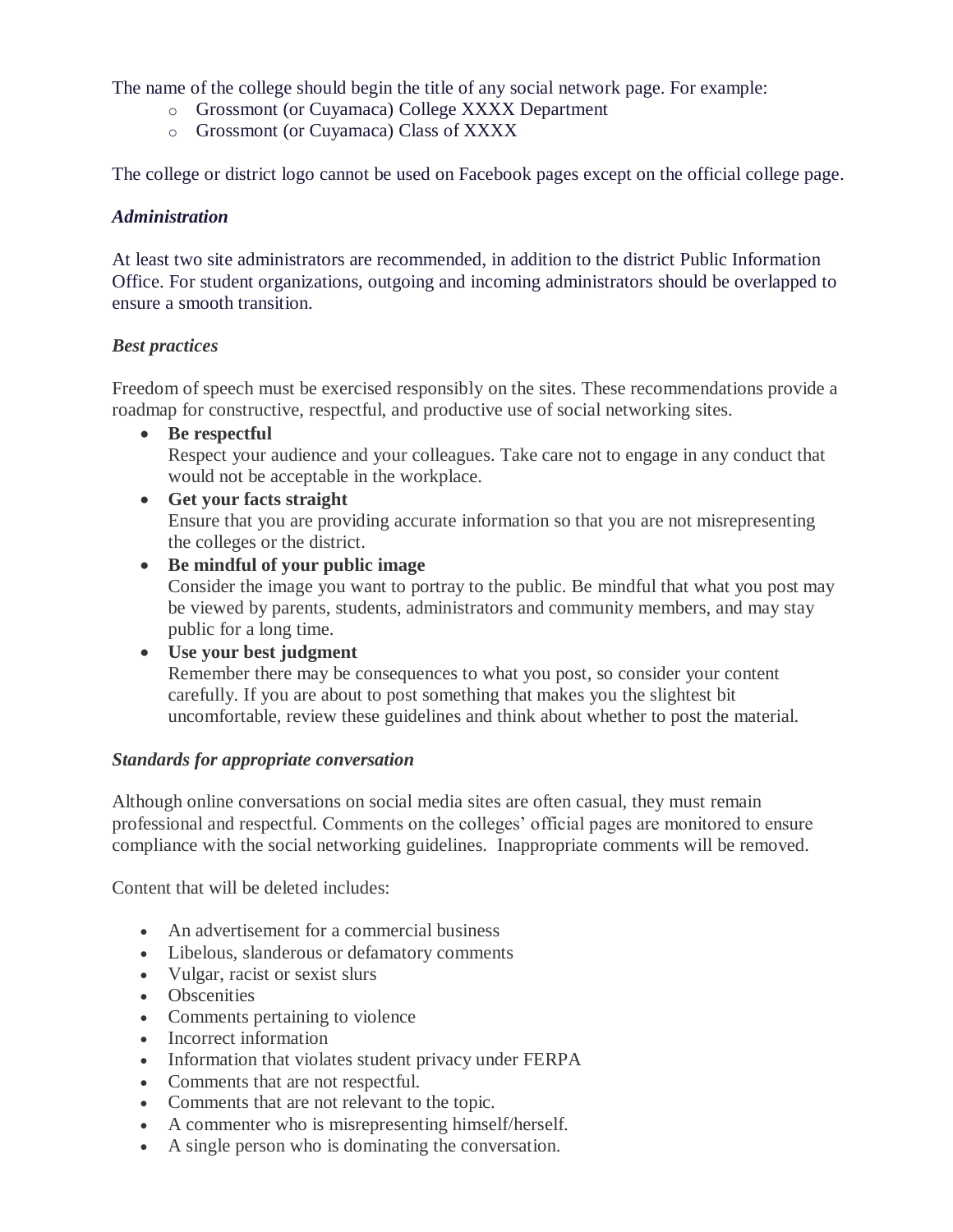### *Press inquiries*

Postings may generate media coverage. If a member of the media contacts you about a social media posting or requests information about the college or district, contact Anne Krueger at (619) 644-7842 or Della Elliott at (619) 644-7690 in the district Public Information office. You should also confirm that any information you post has been publicly disclosed.

### *Questions?*

Questions about the social media guidelines should be sent to [social.media@gcccd.edu.](mailto:social.media@gcccd.edu) You will receive a response from one of the social media administrators.

Government Relations and Public Information

8800 Grossmont College Drive El Cajon, CA 92020-1799 Phone 619-644-7573 Fax 619-644-7924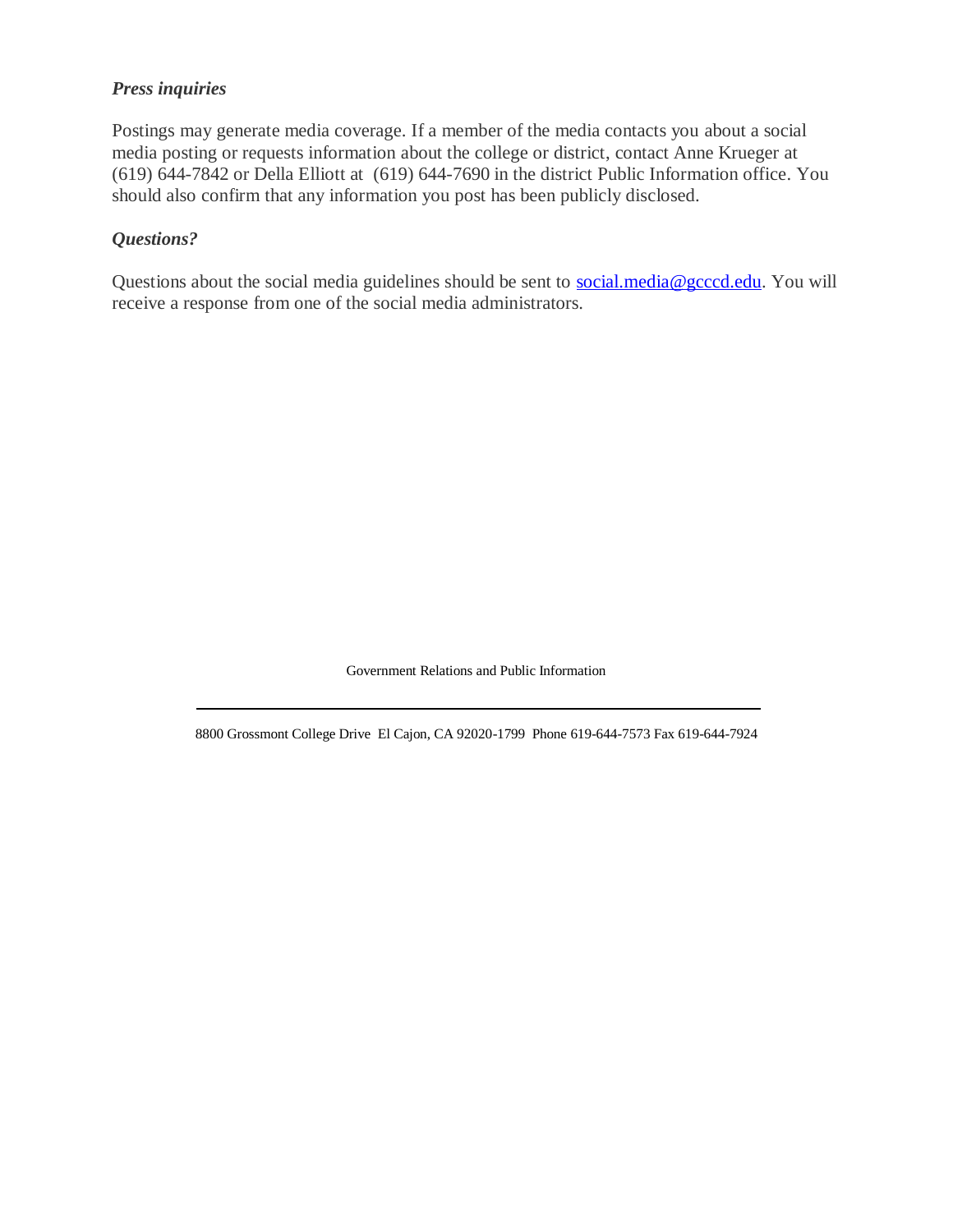## SPECIALTY SHOWS

**It is the Policy of the station that music format/rotation MUST BE FOLLOWED. Once the Executive Staff feels that a Staff Member has mastered those aspects, a Staff Member** *may* **be allowed to produce a Specialty Show. By Definition a Specialty Show will consist of a particular genre or type of music generally not found on the station's current playlists. (For example: Oldies, Country, World Beat, Jazz, etc.)** 

**These Shows are not a right of being involved in MCOM 119, but a privilege to those Staff members who have mastered format/rotation, and desire to challenge themselves in producing a specific show. No specialty shows will be approved before the 4th week of the semester.**

**The Following criteria MUST BE FOLLOWED in order to obtain and maintain a Specialty Show.**

**1. A Typed or Computer Generated Proposal requesting a Specialty Show must be submitted to the Program Director. This Proposal must include the following to receive full consideration:**

**Staff Member's Legal Name Time and Day of Air Shift(s) Type of Specialty Show Proposing Brief Description of the Proposed Show Type of Music to be Played Brief Description of how this Show can enhance Music Diversity to Grossmont Legal Signature**

**2. Upon approval of a Specialty Show, a Playlist of all music MUST be submitted to the Music Director ONE WEEK PRIOR before it airs.**

**3. The Music Director has sole discretion as to what music may or may not be aired. The criteria for such decisions has been described and outlined to the MD and is Station Policy.**

**4. A 30-sec or 60-sec Promo denoting the type of music, the personality, day and time must be completed and approved before the specialty show may air.**

**5. Only one-half of the Staff Member's weekly on-air time may be dedicated to a Specialty Show. The other half must and will be dedicated to following the format/rotation schedule.**

**6. The On-Air Log MUST and will be followed during a Specialty Show.**

**Failure to Comply with these policies can and** *will result in forfeiture* **of Specialty Show privileges. The Station, the College, nor the staff will be responsible for any loss or damage of personal items in relation to their involvement at the station.**

**NOTE: In order to comply with our music licenses, NO MUSIC MAY BE USED THAT IS NOT OFFICIALLY IN THE GRIFFIN RADIO MUSIC LIBRARY. All music must be official lab materials in conjunction with CA Ed. Code and copyright laws.**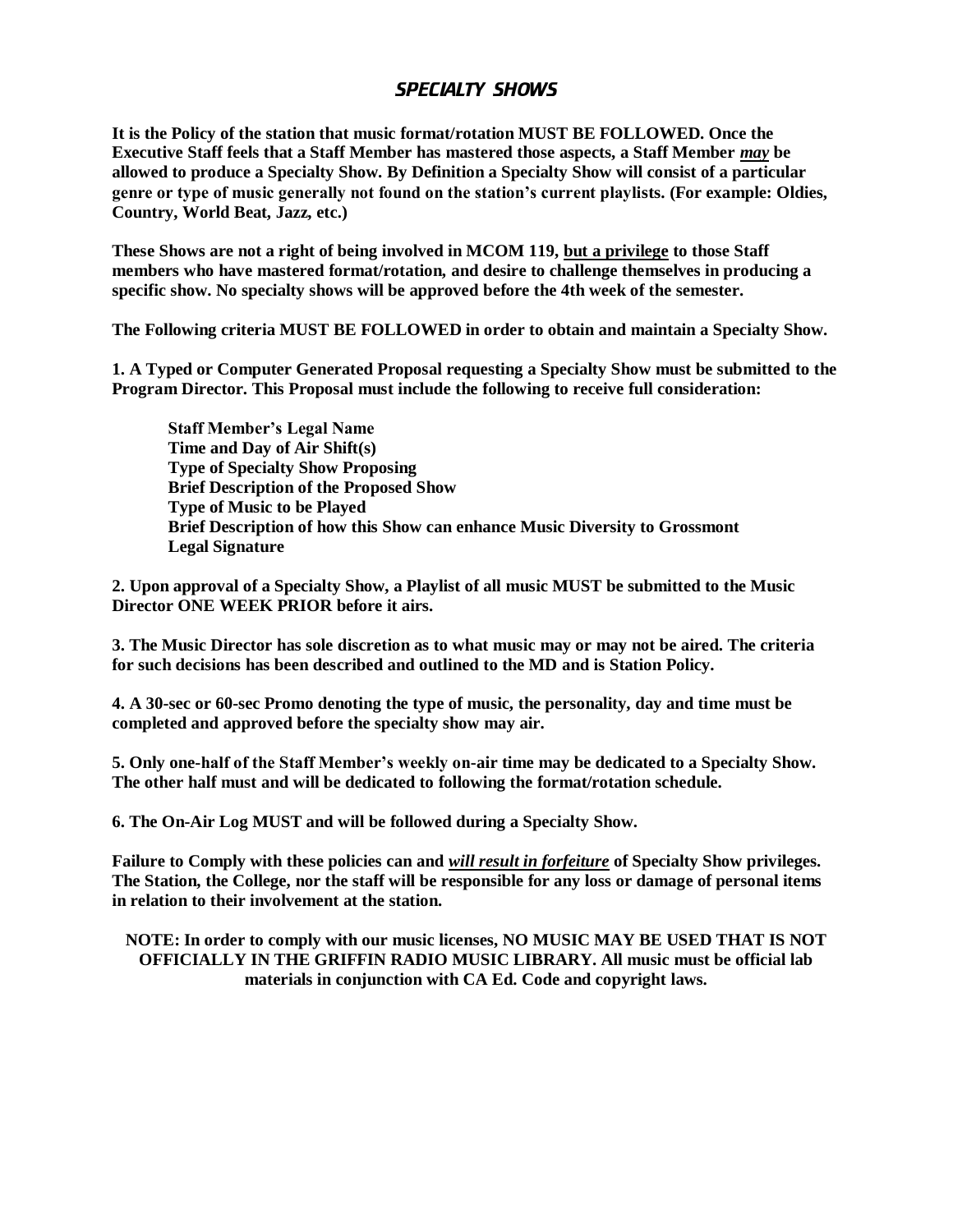|--|

Section (Please Circle) A B C D

## **THIS SHEET MUST BE TURNED IN TO THE INSTRUCTOR AT THE END OF THE SEMESTER**

It is the **RESPONSIBILITY** of the Student to keep track of their assignments and RAA Sheet.

## **SPRING 2014**

| <b>On Air/ Production</b>                                                     | <b>DUE</b>  | <b>AIRED</b> | Subject to Change by sole authority of the instructor<br><b>Supervisor Signature</b> |
|-------------------------------------------------------------------------------|-------------|--------------|--------------------------------------------------------------------------------------|
| <b>ASSIGNMENTS</b>                                                            | <b>DATE</b> |              |                                                                                      |
| Air Check 1 (50 Points)                                                       |             |              |                                                                                      |
| Air Check 2 (50 Points)                                                       |             |              |                                                                                      |
| Air Check 3 (50 Points)                                                       |             |              |                                                                                      |
| Air Check 4 (50 Points)                                                       |             |              |                                                                                      |
| Air Check 5 (50 Points)                                                       |             |              |                                                                                      |
| Production 1 (100 pts)                                                        |             |              |                                                                                      |
| Production 2 (PSA/<br>Commercial, News Package)<br>$(100 \text{ pts})$        |             |              |                                                                                      |
| Production 3 (sections B, C,<br>D)<br><b>Equipment Evaluations (sec</b><br>A) |             |              |                                                                                      |
| Production 4                                                                  |             |              |                                                                                      |
| Production 5                                                                  |             |              |                                                                                      |

\*Subject to Change by sole authority of the Instructor

| Hours:<br>Format: |           | <b>Promotion Ideas:</b> | Ambassadorship: |  |
|-------------------|-----------|-------------------------|-----------------|--|
|                   |           |                         |                 |  |
| Signature         | Signature | Signature               | Signature       |  |

| Music<br>Evaluation | Handbook/Atten<br>dance | Resume    | Presentation | Final Exam |
|---------------------|-------------------------|-----------|--------------|------------|
|                     |                         |           |              |            |
| Signature           | Signature               | Signature | Signature    |            |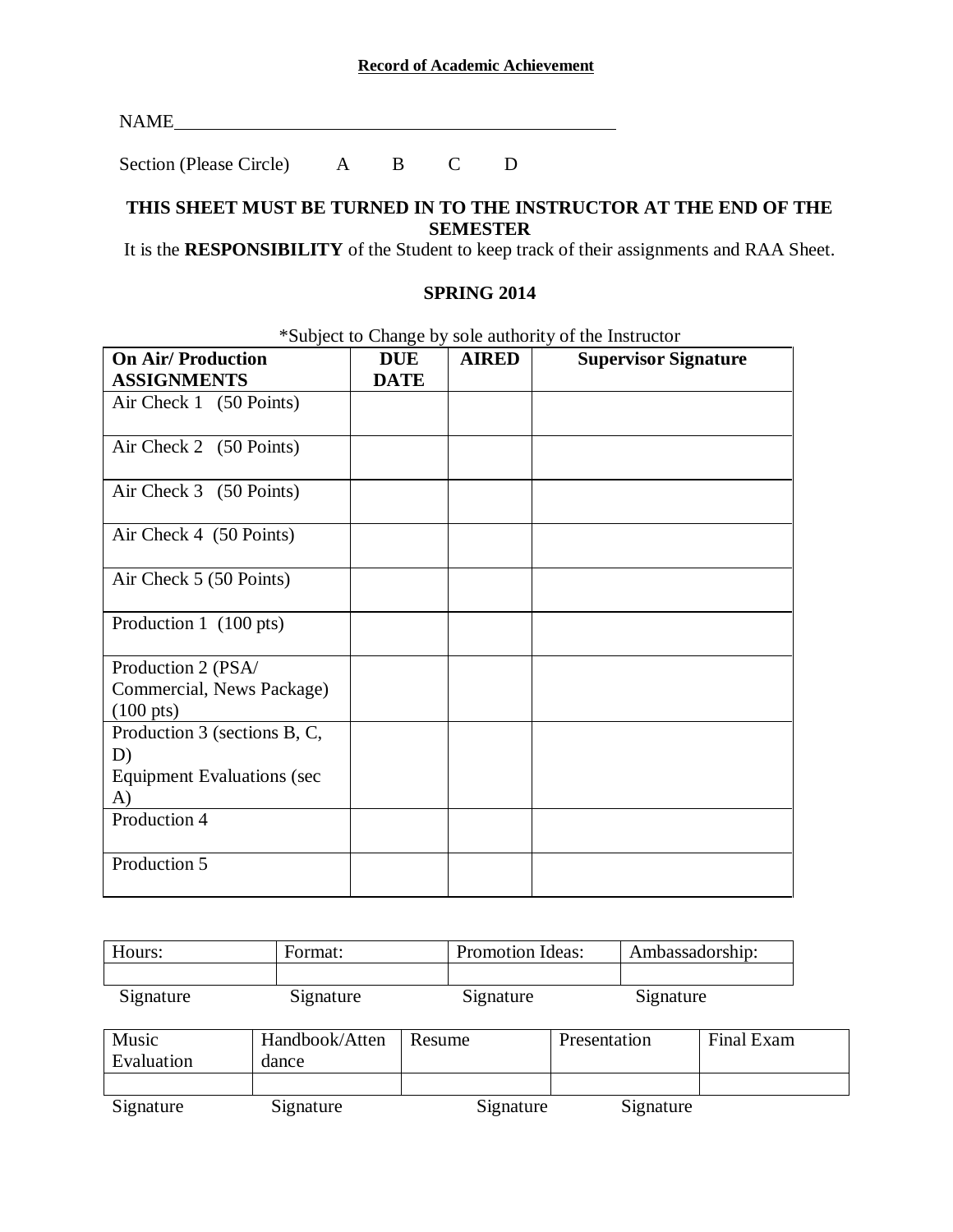### **CLASS SCHEDULE SPRING 2014 Radio Station Management**

Week 1 Course Overview, Expectations, 1/28 On-Air Scheduling

Week 2 Computer Policies and CNN 2/4

Week 3 Nature of Management 2/11 Hyde pp 41-43

Week 4 Duties and Responsibilities 2/18 Hyde pp 43-48

Week 5 Organizational Structure and HR 2/25 Hyde pp 48-57

Week 6 Station Manager/Sales Manager 3/4 Hyde pp 60-65 & 123-126

Week 7 Program and Production Mgrs 3/11 Hyde 91-93

Week 8 Management Quiz 1 50 pts 3/18

Week 9 News Director/Sports 3/25 Hyde pp 159-162 & 166 Week 10 Traffic/Support/Engineers 4/1 Hyde pp 223-235 & 273-275

Week 11 *Prep for Student Presentations* 4/8

Week 12 **SPRING BREAK** 4/15

Week 13 Management Quiz # 2 4/22

Week 14 Student Presentations 4/29

Week 15 Student Presentations 5/6

Week 16 Student Presentations 5/13

Week 17 Student Presentations 5/20 **KGFN AWARDS 5/22**

**FINAL EXAM TUESDAY MAY 27 th 11:35-1:35**

**NO MAKE UP WILL BE GIVEN** 

**ALL ARE REQUIRED TO ATTEND** 

**No Exam will be given after 12:00pm**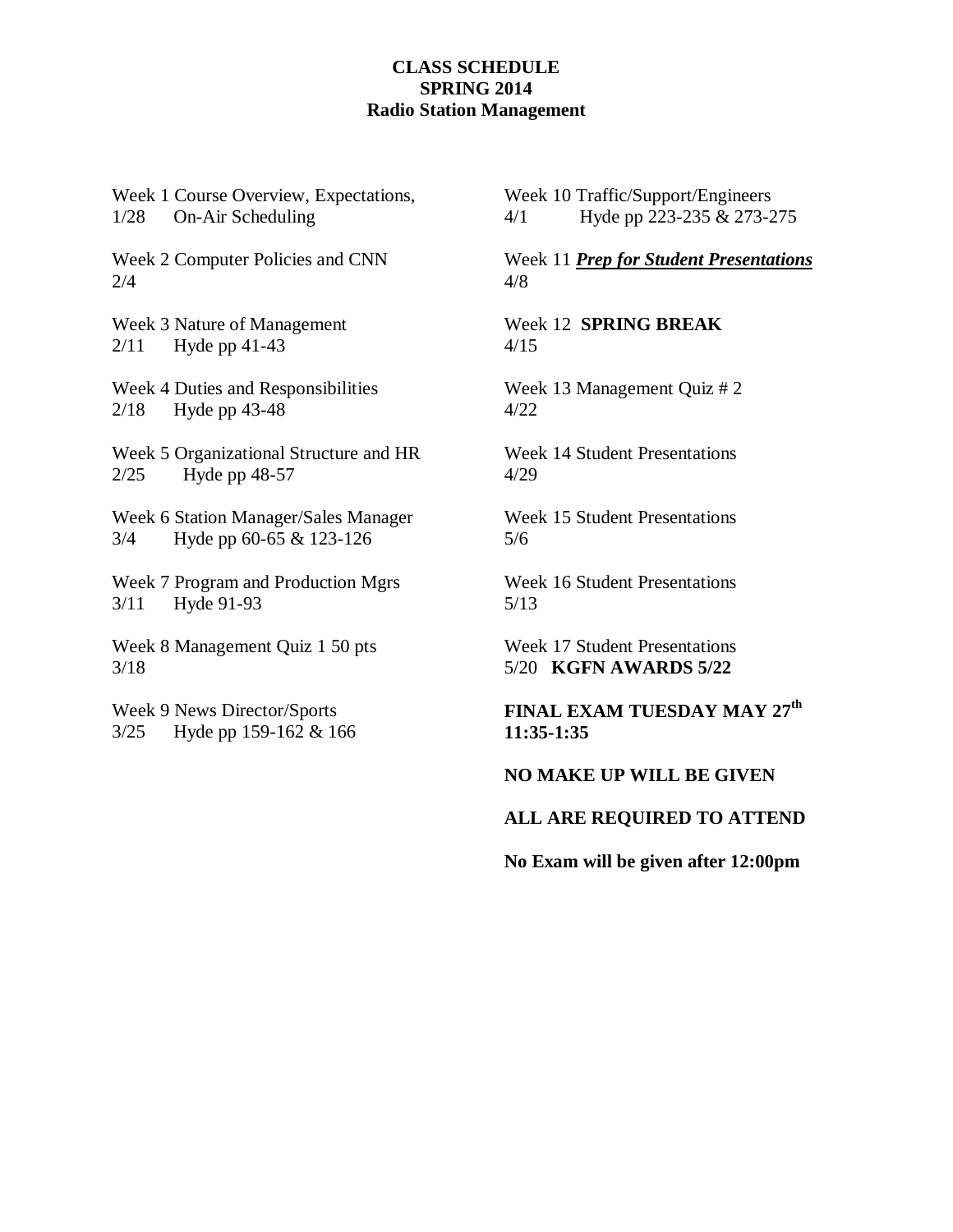### **GRIFFIN RADIO AVAILABILITY SHEET**

**NOTE: Each Student MUST fulfill a MINMUM of 4 scheduled ON-AIR hours at the station each week for a MINIMUM of 60 ON-AIR lab hours a semester. Additionally the Thursday meetings count as lab hours and students will need 15 hours at staff meetings, for a MINIMUM total of 75 Lab Hours a semester. Staff hours can be made up for active participation during remotes and field events. As the schedule needs to accommodate everyone in the class, please fill out the grid below and "X" out all times that you are** *not available.*

*If you are not available for at least 8 hours of scheduling, you may want to consider dropping the course, or re-arranging your schedule.*

| .<br>$\mathbf{N}$<br>.<br>----<br>___ | CECTION<br>ັບມ<br>----<br>______ |  |
|---------------------------------------|----------------------------------|--|
|                                       |                                  |  |

| Dl               | <b>ELATIT</b> |
|------------------|---------------|
|                  | N.            |
| . <i></i><br>___ |               |

|       | <b>MON</b>        | <b>TUE</b>        | <b>WED</b>        | <b>THU</b>        | <b>FRI</b>        |
|-------|-------------------|-------------------|-------------------|-------------------|-------------------|
| 8:00  |                   |                   |                   |                   |                   |
| 8:30  |                   |                   |                   |                   |                   |
| 9:00  |                   |                   |                   |                   |                   |
| 9:30  |                   |                   |                   |                   |                   |
| 10:00 |                   |                   |                   |                   |                   |
| 10:30 |                   |                   |                   |                   |                   |
| 11:00 |                   | <b>CLASS</b>      |                   | <b>STAFF MTG</b>  |                   |
| 11:30 |                   | <b>CLASS</b>      |                   | <b>STAFF MTG</b>  |                   |
| 12:00 |                   |                   |                   |                   |                   |
| 12:30 |                   |                   |                   |                   |                   |
| 1:00  |                   |                   |                   |                   |                   |
| 1:30  |                   |                   |                   |                   |                   |
| 2:00  |                   |                   |                   |                   | <b>Automation</b> |
| 2:30  |                   |                   |                   |                   |                   |
| 3:00  |                   |                   |                   |                   |                   |
| 3:30  |                   |                   |                   |                   |                   |
| 4:00  | <b>Automation</b> | <b>Automation</b> | <b>Automation</b> | <b>Automation</b> | <b>Automation</b> |